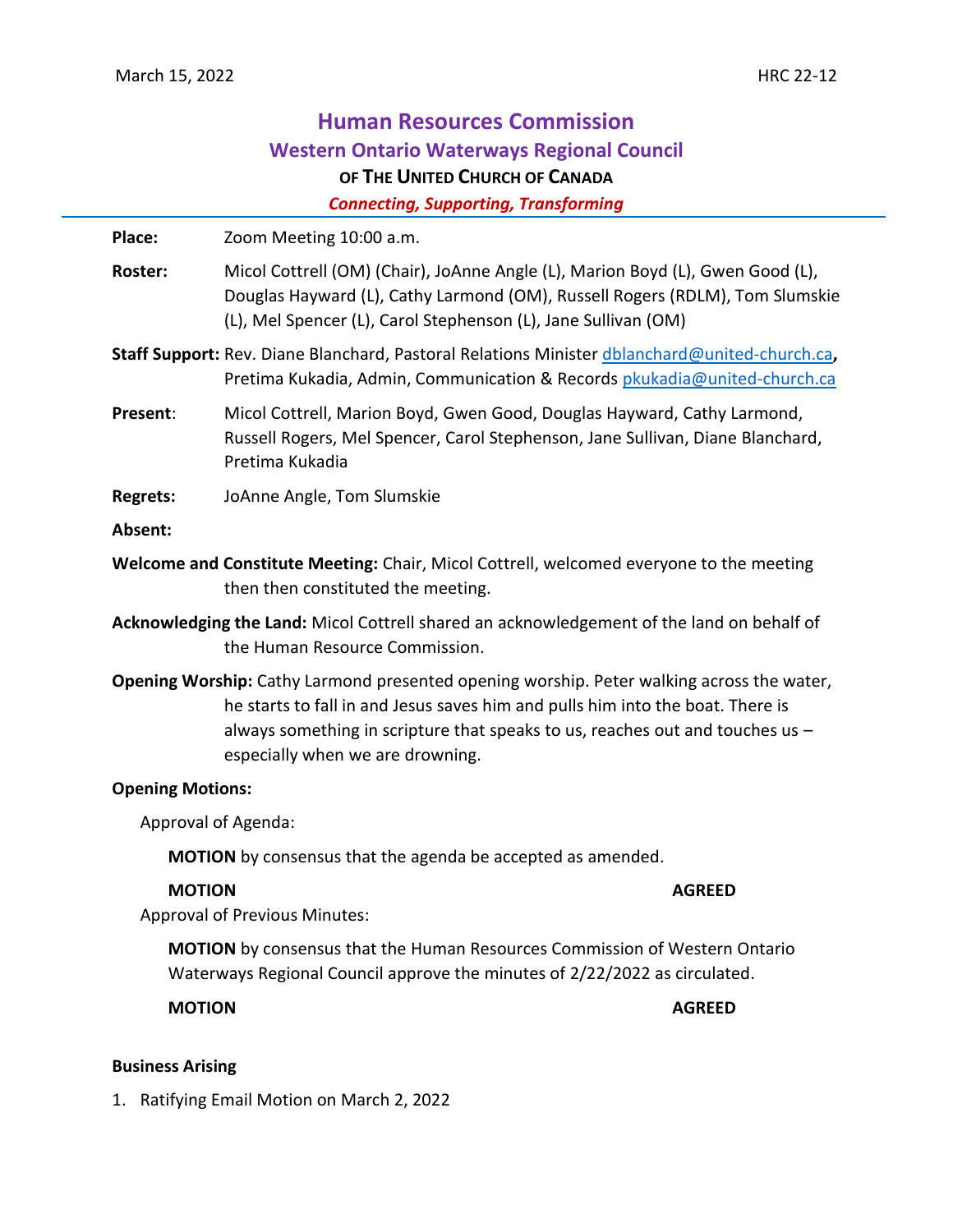March 15, 2022 HRC 22-13

**MOTION by consensus** that t the Human Resource Commission of Western Ontario Waterways Regional Council approved the licence to administer the sacraments for Dyanne Marlock, Candidate Minister, serving at Tottenham-Rich Hill Pastoral Charge.

#### **MOTION AGREED**

2. Correction to previous minutes of September 21, 2021. The approval of the call for Fergus: Melville Pastoral Charge is missing the name of the minister.

**MOTION by consensus** that the Human Resources Commission of Western Ontario Waterways Regional Council accede to the request of Melville Pastoral Charge, Fergus, OM, to call Linda Goy-Flint, OM, FT, 40 hours, from 2021-09-01according to the terms agreed to in Church Hub on 2021-08-19.

### **MOTION AGREED**

3. Sacrament licence for Diaconal Ministers without call/appointment (update)

Not covered in Manual. Practice is to have the minister attain a VAM designation then can also apply for a region-wide sacramental licence.

#### **New Business**

4. **Pastoral Relations Minister: Diane Blanchard**

**MOTION by consensus** that the Human Resources Commission of Western Ontario Waterways Regional Council approve the request of David Shearman for a change of pastoral relations from Highlands, Flesherton and Dundalk Pastoral Charges as of December 31, 2021.

# **MOTION AGREED**

Wonder Chimvinga has attained official permission to come to Canada.

Importance of various member of M&P Committees (and minister) attending scheduled M&P Workshops.

Diane Blanchard will be retiring at the end of August.

# 1. **Executive Report: Cathy Larmond**

No Executive meeting since our last meeting, therefore, no report.

# 2. **LLWL Resource Team: Marion Boyd**

Two more student LLWLs will be completing studies soon, Teresa and one other LLWL on leave of absence may come back, altogether 4 to be recognized at the Spring Meeting. Will project their photos and some bio. Gail Fricker arranged an LLWL Zoom meet and greet and 13 participated. Phyllis Fleming suggested having an official/consistent invoice. Will be working with calendar year.

# 3. **United Fresh Start: Diane Blanchard**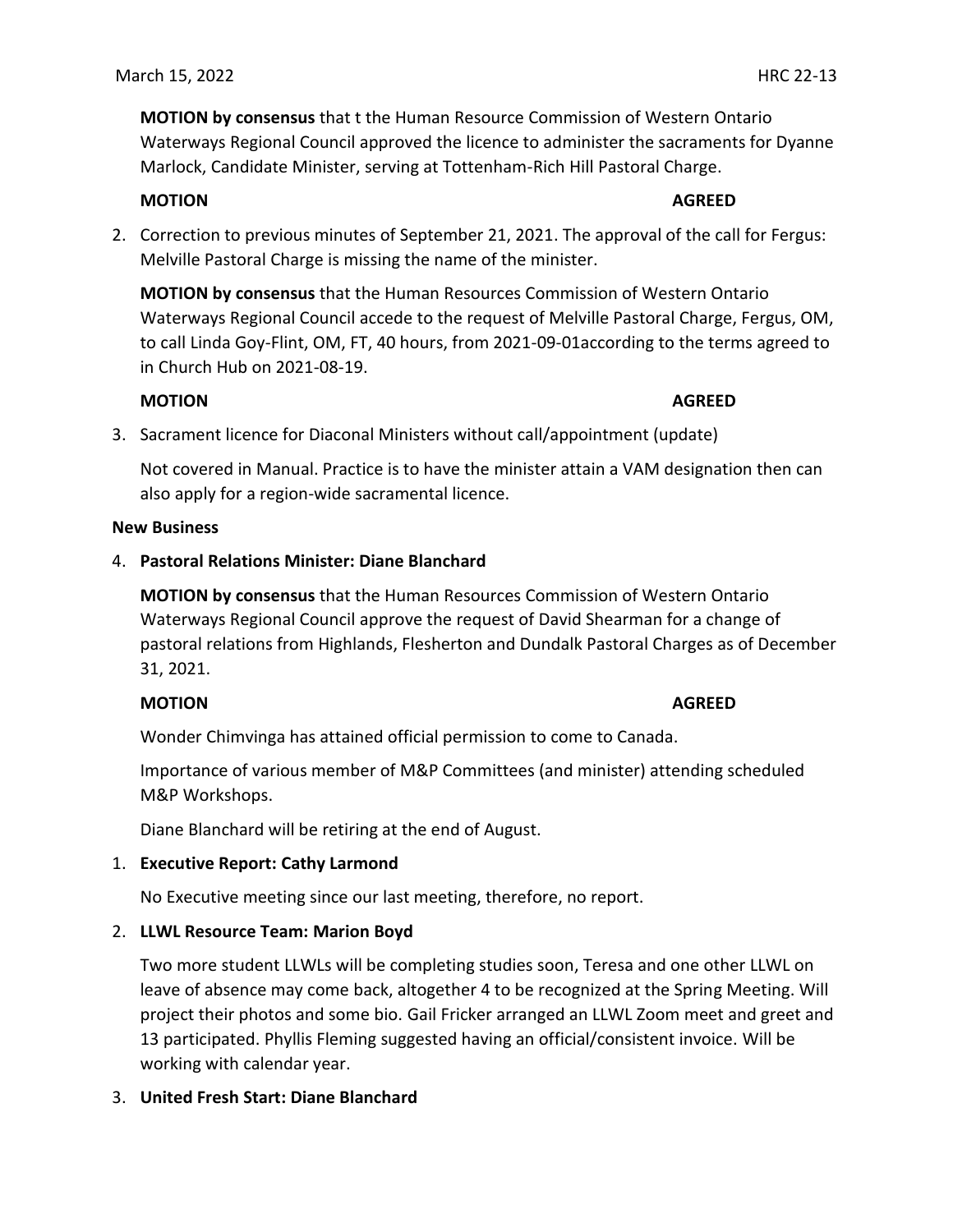Waiting for confirmation on Facilitator trainings.

### **4. Liaisons Needed**

Flesherton United Church – is covered? Brussels and Blyth United Churches negotiating a provisional call – Cathy Larmond Knox (Durham) and Crawford United Churches (Mary Ellen Parsons, new) – Trinity United Church, Kitchener – Cathy Savage-Stewart (Gwen Good willing) Cedar Hill United Church, Cambridge – Gwen Good Wesley United Church, Cambridge - Gwen Good Knox United Church, Paisley (are updating profiles and working on position description)  $-$ Marion Boyd Westminster United Church, Waterloo hoping to post an SME position – Diane Dunseith Forest Hill United Church, Kitchener interested in an SME position – Clifford United Church negotiating to do an official DLM appointment for Jenn Brown – Marion Boyd Central-Westside United Church – 30 hours, category D – Mel Spencer Allenford-Park Head United Church - 28 hours – Tom Slumskie Highlands and Dundalk United Churches – Marg Krauter Harcourt United Church, Guelph – Doug Hayward

**MOTION by consensus** that the Human Resources Commission of Western Ontario Waterways Regional Council appoint Doug Hayward as liaison to Harcourt United Church, Guelph.

# **MOTION AGREED**

#### **5. Consent Docket**

# **Request for Change of Pastoral Relations**

That the Human Resources Commission of Western Ontario Waterways Regional Council approve the request of Ann Harbridge, DLM, for a change of pastoral relations from Trinity Centennial United Church (Rosemount) effective 22.12.30 for the purpose of retirement.

# **Approval of Open Positions**

That the Human Resources Commission of Western Ontario Waterways Regional Council, having reviewed the position description from Tobermory United Church for a full-time congregational minister, approve the position and request it be posted on Churchhub and a search team trained.

That the Human Resources Commission of Western Ontario Waterways Regional Council, having reviewed the position description from Westminster United Church, Orangeville, for a supply appointment position, part-time, 26 hours/week, approve the position.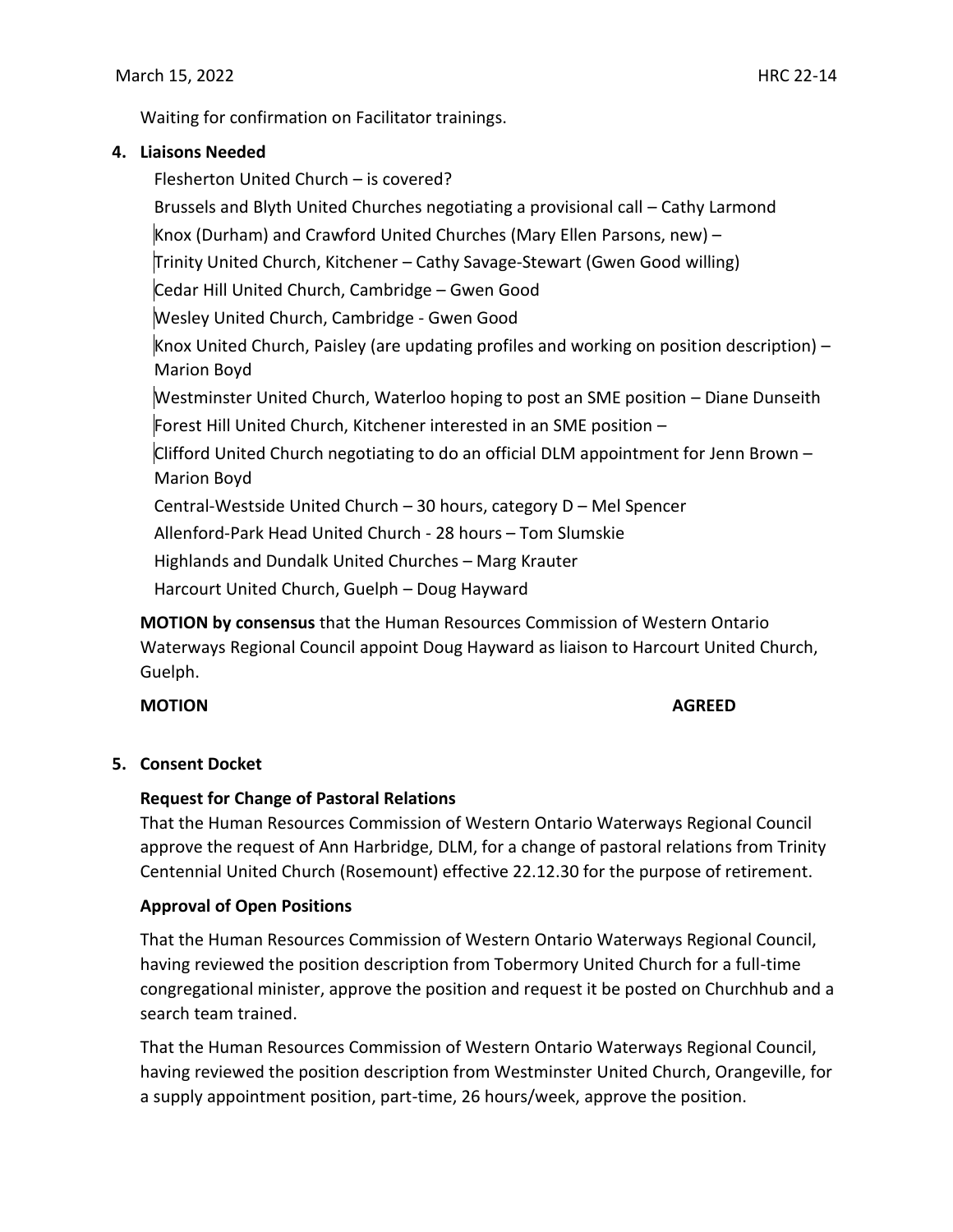That the Human Resources Commission of Western Ontario Waterways Regional Council, having reviewed the position description from Central-Westside United Church, Owen Sound for a supply appointment position, part-time, 30 hours/week, approve the position, and request that it be posted on Churchhub and a search team trained.

That the Human Resources Commission of Western Ontario Waterways Regional Council, having reviewed the position description from Glen Morris United Church for a fulltime congregational minister, approve the position and request that it be posted on Churchhub and a search team trained.

**Appointment of Liaisons** - - -

#### **Renewal of appointments** - - -

#### **Approval of new appointments**

That the Human Resources Commission of Western Ontario Waterways Regional Council accede to the request of the Durham Pastoral Charge, in collaborative ministry with Crawford United Church, for the supply appointment of David Shearman, OM-R, part-time, 16 hours/week from 22.04.01 to 22.09.30 according to the terms of the Record of Appointment agreed to in Churchhub on 22.02.25.

**Approval of calls** - - -

**Request for Categorization of Position** - - -

**Request for License to Administer the Sacraments** - - -

# **Approval of Consent Docket**

**MOTION by consensus** that the Human Resources Commission of Western Ontario Waterways Regional Council approve the consent docket as circulated.

### **MOTION AGREED**

#### **6. Congregational Designated Minister**

At Dobbinton, Tara and Chesley United Churches, minister did not want to be a supervisor for a CDM, wanted to turn it over to M&P committee. Congregation Designated Minister is an ordained minister in Lutheran church, not seeking admission and just wants to work the 15-hour position.

There needs to be a member of the order of ministry or M&P committee can supervise. Minister is automatically a member of Board of Trustees.

# **7. Upcoming Meeting Information**

Tanya Cameron, Minister from Office of Vocation, will join us at a future meeting to talk about Supervised Ministry Education (SME) sites including what is involved, what should be included in a position description.